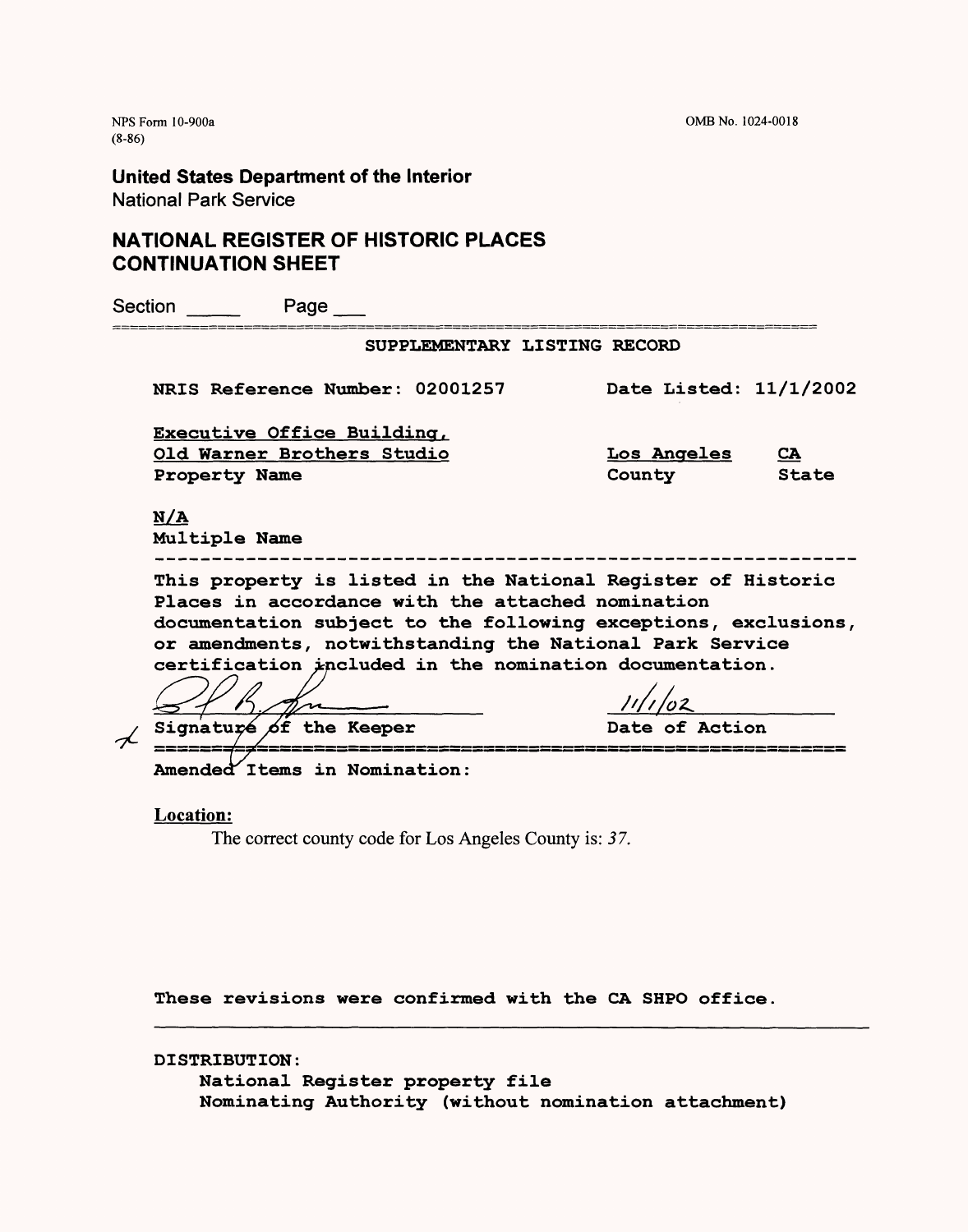## **United State**

| NPS Form 10-900                                                                                                                                                                                                                                                       | RECEIVED 2280            | OMB 1024-0018 |  |
|-----------------------------------------------------------------------------------------------------------------------------------------------------------------------------------------------------------------------------------------------------------------------|--------------------------|---------------|--|
| Teresa Grimes Facsimile Form 1/99<br>United States Department of the Interior                                                                                                                                                                                         | <b>PERSONAL</b><br>- ≀ 9 | RECEIVEL      |  |
| National Park Service<br>National Register of Historic Places (2002) 12 MAR 20 2002                                                                                                                                                                                   |                          |               |  |
| <b>Registration Form</b>                                                                                                                                                                                                                                              |                          |               |  |
| This form is for use in nominating or requesting determinations for individual properties and districts. See instructions in How to<br>Contract Multiprof Projeter of Ulgtoria Placea Pogictration Ferm (National Register Rulletin 16) Complete each item by marking |                          |               |  |

This form is for *Complete the National Register of Historic Places Registration Form (National Register Bulletin 16). Complete each item by marking* "x" in the appropriate box or by entering the requested information. If an item does not apply to the property being documented, enter "N/A" for "not applicable." For functions, architectural classification, materials, and areas of significance, enter only the categories and subcategories from the instructions. Place additional entries and narrative items on continuation sheets (NPS Form 10- 900a). Use a typewriter, word processor, or computer, to complete all items.

## **1. Name of Property**

historic name Executive Office Building, Old Warner Brothers Studio

other names/site number  $N/A$ 

## **2. Location\_\_\_\_\_\_\_\_\_\_\_\_\_\_\_\_\_\_\_\_\_\_\_\_\_\_\_\_\_\_\_\_\_\_\_\_\_\_\_\_\_\_\_\_\_\_\_\_\_\_\_\_\_\_\_\_\_\_\_\_\_\_\_**

street & number 5800 sunset Boulevard NAQ not for publication

LJ removed from the National Register. LJ other, (explain:)\_\_\_\_\_\_\_\_\_\_\_\_

city, town Los Angeles **NAD** vicinity

| state California                                                                                                                                                                                                                                                                  | $code \text{ } CA$                         | county Los Angeles                                                                                                                                                                                                                                                                                                                                                                                                                                                                                     | $code$ 037 | zip code 90028 |
|-----------------------------------------------------------------------------------------------------------------------------------------------------------------------------------------------------------------------------------------------------------------------------------|--------------------------------------------|--------------------------------------------------------------------------------------------------------------------------------------------------------------------------------------------------------------------------------------------------------------------------------------------------------------------------------------------------------------------------------------------------------------------------------------------------------------------------------------------------------|------------|----------------|
| 3. State/Federal Agency Certification                                                                                                                                                                                                                                             |                                            |                                                                                                                                                                                                                                                                                                                                                                                                                                                                                                        |            |                |
| continuation sheet for additional comments.)<br>Kunellon                                                                                                                                                                                                                          |                                            | As the designated authority under the National Historic Preservation Act, as amended, I hereby certify that this @<br>nomination Q request of determination of eligibility meets the documentation standards for registering properties in<br>the National Register of Historic Places and meets the procedural and professional requirements set forth in 36 CFR<br>Part 60. I recommend that this property be considered significant $\Box$ nationally $\Box$ statewide $\Box$ locally. ( $\Box$ See | 9/16/02    |                |
| Signature of certifying official/Title                                                                                                                                                                                                                                            |                                            |                                                                                                                                                                                                                                                                                                                                                                                                                                                                                                        | Date       |                |
| State or Federal agency and bureau<br>additional comments.)                                                                                                                                                                                                                       | California Office of Historic Preservation | In my opinion, the property $\Box$ meets $\Box$ does not meet the National Register criteria. ( $\Box$ See continuation sheet for                                                                                                                                                                                                                                                                                                                                                                      |            |                |
| Signature of certifying official/Title                                                                                                                                                                                                                                            |                                            |                                                                                                                                                                                                                                                                                                                                                                                                                                                                                                        | Date       |                |
| State or Federal agency and bureau                                                                                                                                                                                                                                                |                                            |                                                                                                                                                                                                                                                                                                                                                                                                                                                                                                        |            |                |
| 4. National Park Service Certification                                                                                                                                                                                                                                            |                                            |                                                                                                                                                                                                                                                                                                                                                                                                                                                                                                        |            |                |
| I, hereby, certify that this property is:<br><b>A</b> entered in the National Register.<br>$\Box$ See continuation sheet.<br><b>Q</b> determined eligible for the National<br>Register. Q See continuation sheet.<br>$\Box$ determined not eligible for the<br>National Register. |                                            | Signature of Keeper                                                                                                                                                                                                                                                                                                                                                                                                                                                                                    |            | Date of Action |

 $\prime$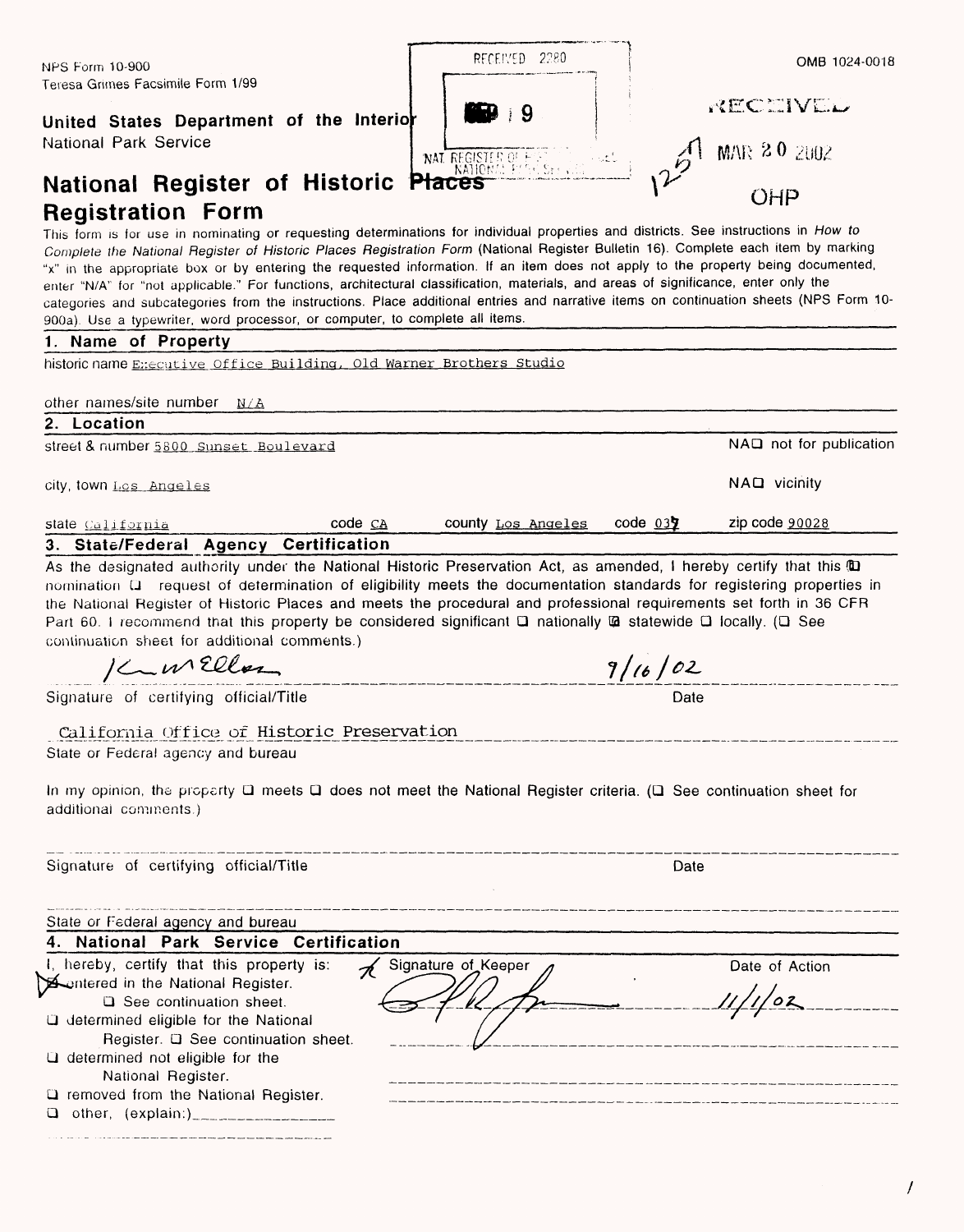Executive Office Building, Old Warner Brothers Studio

Name of Property

## **5. Classification**

**Ownership of Property Category of Property** (Check as many boxes as apply) (Check only one box)

> **private** Q public-local G public-state U public-federal  $\blacksquare$  buildings Q district Q site Q structure

a object

**Name of related multiple property listing** (Enter "N/A" if property is not part of a multiple property listing.)  $N/A$ 

## **7. Description**

Late 19th Century & 2Oth Century Revival Classical Revival

- Q B Property is associated with the lives of
- Q C Property embodies the distinctive
- 

 $\sim_L$ 

o. buildings *<sup>0</sup>*sites <sup>o</sup> structures objects Total

# **Number of contributing resources**

**Number of Resources within Property**

(Do not include previously listed resources in the count)

Noncontributing

 $\overline{0}$  $\mathbf{O}$ 

**previously listed in the National Register**

 $\overline{0}$ 

**Contributing** *i*  o o o 1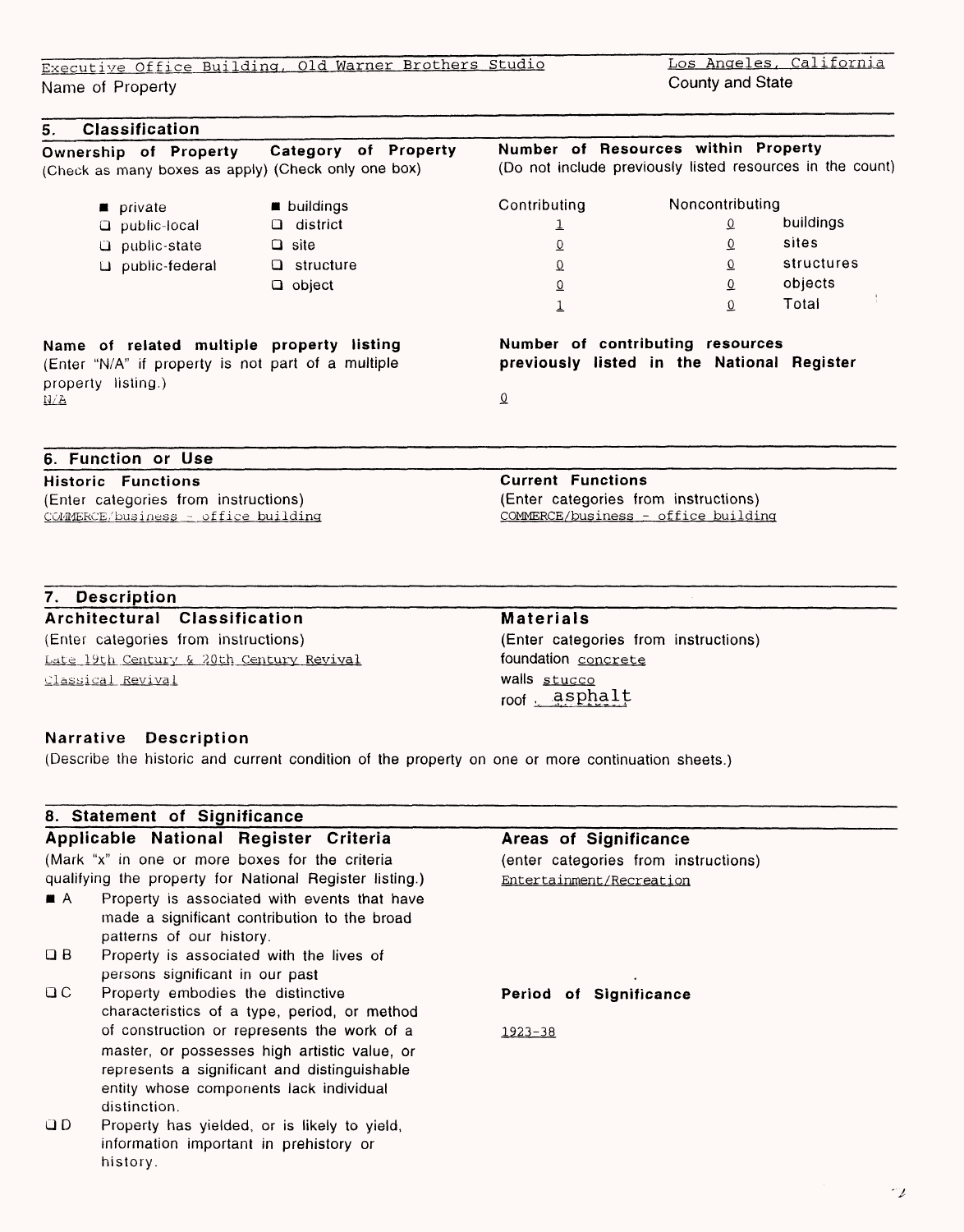|                         | Executive Office Building, Old Warner Brothers Studio                           |                                              |                    | Los Angeles, California                   |
|-------------------------|---------------------------------------------------------------------------------|----------------------------------------------|--------------------|-------------------------------------------|
|                         | Name of Property                                                                |                                              |                    | County and State                          |
|                         | Criteria Considerations<br>(Mark "x' in all the boxes that apply.)              | <b>Significant Dates</b><br>1923 Constructed |                    |                                           |
| Property is:            |                                                                                 |                                              |                    |                                           |
| $\Box$ A                | owned by a religious institution or used<br>for religious purposes.             |                                              |                    |                                           |
| $\Box B$                | removed from its original location.                                             | Significant Person                           |                    |                                           |
| $\Box C$                | a birthplace or grave.                                                          |                                              |                    | (Complete if Criterion B is marked above) |
| QD                      | a cemetery.                                                                     |                                              |                    |                                           |
| $\overline{a}$          | a reconstructed building, object, or structure.                                 | N/A                                          |                    |                                           |
| $\mathbf{G} \mathbf{F}$ | a commemorative property.                                                       |                                              |                    |                                           |
| $\Box G$                | less than 50 years of age or achieved<br>significance within the past 50 years. | Cultural                                     | <b>Affiliation</b> |                                           |
|                         | Architect/Builder                                                               | N/A                                          |                    |                                           |
| Unknown                 |                                                                                 |                                              |                    |                                           |

#### **Narrative Statement of Significance**

(Explain the significance of the property on one or more continuation sheets.)

#### **9. Major Bibliographical Reference**

## **Bibliography**

(Cite the books, articles, and other sources used in preparing this form on one or more continuation sheets.)

## **Previous documentation on file (NPS):**

- **preliminary determination of individual listing** (36 CFR 67) has been requested Q previously listed in the National Register a previously determined eligible for listing in the National Register
	- Q designated a National Historic Landmark
	- Q recorded by Historic American Buildings Survey
	- # \_\_\_\_\_\_\_\_\_\_\_\_\_\_\_\_\_\_\_\_\_\_\_\_\_\_\_
	- Q recorded by Historic American Engineering
	- Record # \_

## **10. Geographical Data**

## **Acreage of Property**

Less than one acre

### **UTM References**

(Place additional UTM references on a continuation sheet.)

|  |              | 11 378580 3773600 |          |  |              |          |
|--|--------------|-------------------|----------|--|--------------|----------|
|  | Zone Easting |                   | Northing |  | Zone Easting | Northing |
|  |              |                   |          |  |              |          |

## **Verbal Boundary Description**

The boundary of the Executive Office Building is shown as the dotted line on the enclosed map .

### **Boundary Justification**

The boundary was drawn to include the building and its immediate setting and to exclude nonhistoric buildings and surface parking lots.

## **Primary location of additional data:**

- **E** State Historic Preservation Office
- Q Other state agency
- Q Federal agency
- Q Local government
- Q University
- a Other
- Name of repository: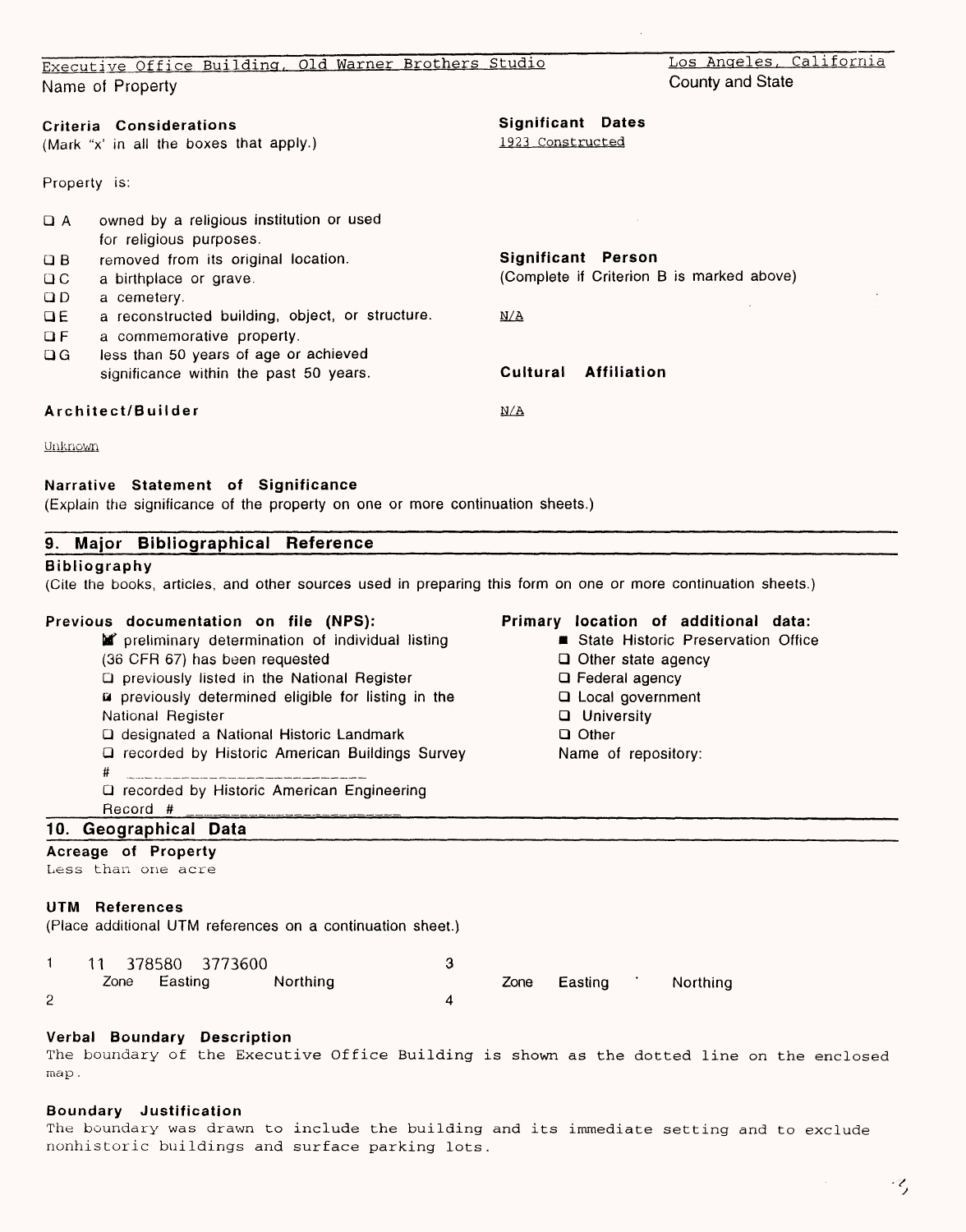### **11. Form Prepared By**

name/title Teresa Grimes

organization  $N/A$ 

street & number 4211 Glenalbyn Drive

city or town Los Angeles

state California zip code 90065

**telephone** 323-221-0942

date March 18. 2002

### **Additional Documentation**

Submit the following items with the completed form:

### **Continuation Sheets**

### **Maps**

**A USGS map** (7.5 or 15 minute series) indicating the property's location. A Sketch map for historic districts and properties having large acreage or numerous resources.

#### **Photographs**

Representative black and white photographs of the property.

### **Additional items**

(Check with the SHPO or FPO for any additional items)

| <b>Property Owner</b> |                          |                                                     |       |                                                               |                              |       |  |
|-----------------------|--------------------------|-----------------------------------------------------|-------|---------------------------------------------------------------|------------------------------|-------|--|
|                       |                          | (Complete this item at the request of SHPO or FPO.) |       |                                                               |                              |       |  |
|                       |                          |                                                     |       | hame Tribune California Properties, Inc., attn. Charles Hinds |                              |       |  |
| street & number       |                          | 5800 Sunset Boulevard, Suite 305                    |       |                                                               | telephone $323 - 460 - 3840$ |       |  |
|                       | city or town Los Angeles |                                                     | state | СA                                                            | zip code                     | 90028 |  |

**Paperwork Reduction Act Statement:** This information is being collected for applications to the National Register of Historic Places to nominate properties for listing or determined eligibility for listing, to list properties, and to amend existing listings. Response to this request is required to obtain a benefit in accordance with the National Historic Preservation Act, as amended (16 U.S.C. 470 *et seq.).*

**Estimated Burden Statement:** Public reporting burden for this form is estimated to average 18.1 hours per response including time for reviewing instructions, gathering and maintaining data, and completing and reviewing the form. Direct comments regarding this burden estimate or any aspect of this form to the Chief, Administrative Services Division, National Park Service, P.O. Box 37127, Washington, DC 20013-7127; and the Office of Management and Budget, Paperwork Reductions (102400018), Washington, DC 20503.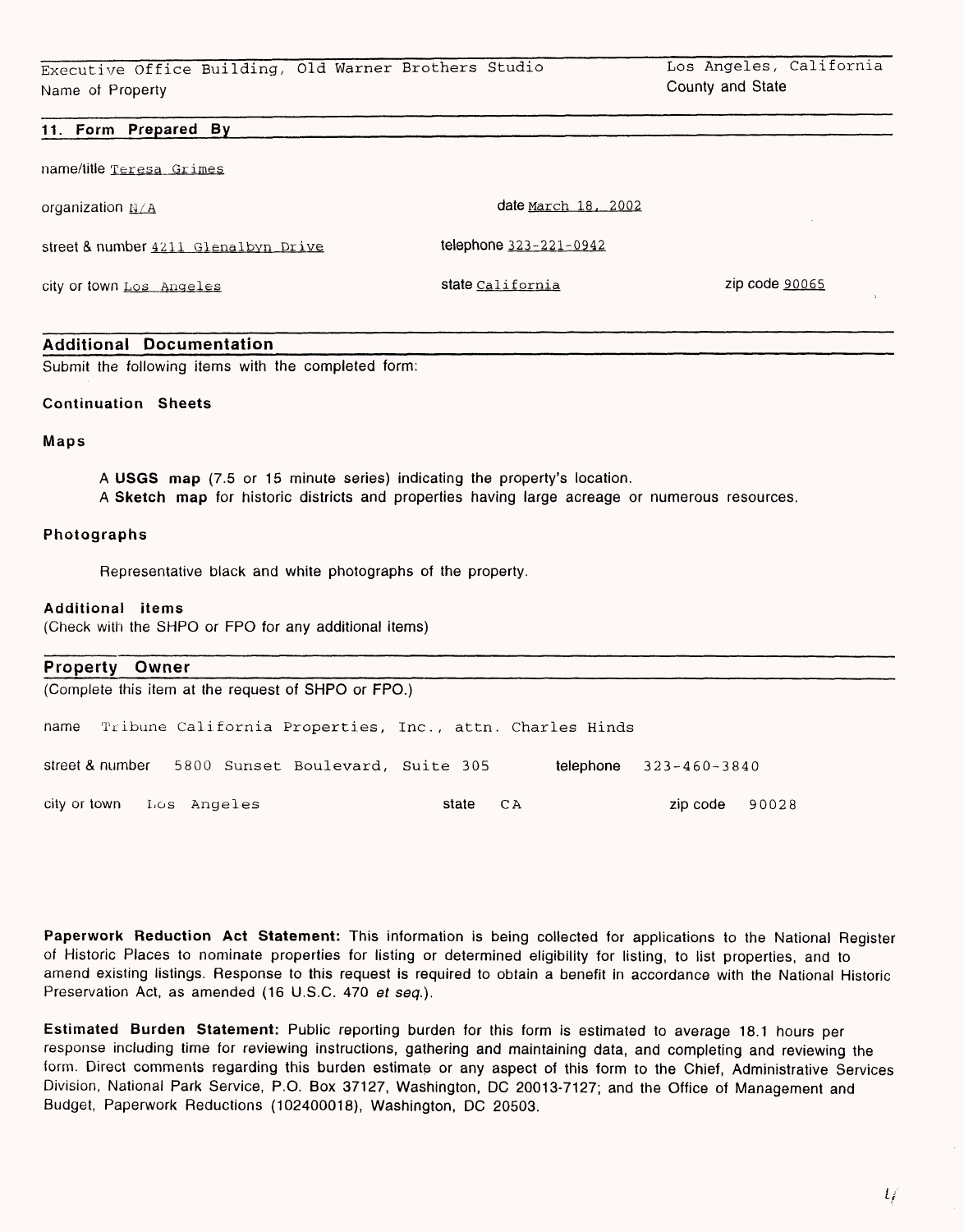## **National Register of Historic Places Continuation Sheet**

Executive Office Building, Old Warner Brothers Studio Section number 7 page 1 and 1 and 1 and 1 and 1 and 1 and 1 and 1 and 1 and 1 and 1 and 1 and 1 and 1 and 1 and 1 and 1 and 1 and 1 and 1 and 1 and 1 and 1 and 1 and 1 and 1 and 1 and 1 and 1 and 1 and 1 and 1 and 1 and 1

The Executive Office Building is located on the Old Warner Brothers Studio lot in Hollywood, California. The Jot is bounded by Sunset Boulevard on the north, Fernwood Avenue on the south, Van Ness Avenue on the east, and Bronson Avenue on the west. Facing Sunset Boulevard, the Executive Office Building serves as a dramatic facade to the mostly industrial-style buildings to the rear. The lot currently contains fourteen other buildings, a satellite dish area, and extensive surface parking.

Two stories in height, the Executive Office Building is a long rectangular, wood-framed structure sheathed in stucco. Of Classical design, its dominant feature is a second story colonnade of Doric columns. A one-story addition was made on the west side of the building in the 1940s. A two-story addition was made to the east end the building in 1965. The lawn between the building and the sidewalk along Sunset Boulevard is dotted with a variety of nonoriginal trees, including mature magnolias. A wide concrete walkway connects the main entrance to the sidewalk. A low brick wall defines the edge of the walkway and the sidewalk. A simple steel security fence, set back from the wall, was added in 2002. The Building is substantially intact and in excellent condition.

The primary (north) elevation is organized into three sections. The central section of the Building is anchored at each end by narrow projecting bays. A row of French doors, set between pilasters, leads to the shallow recessed balcony at the second story. The French doors are made of wood and topped by panels, which resemble solid transoms. The edge of the balcony is defined by a colonnade of Doric columns, connected by a balustrade. The first and second stories are horizontally divided by a continuous sill. The centrally located main entrance consists of three sets of double doors, which have full multipaned lights. To each side of the main entrance are multipaned windows centered between the second story columns. Surrounding these windows are decorative moldings and lug sills. The flat roofline is accentuated by a parapet above a denticulated cornice.

The east and west ends of the building were originally one story in height. In 1929, the west end was expanded and a second story was added. A second story was added to the east end in 1931. Many of the design elements in the central section of the building are continued across the east and west ends. These elements include the stacked fenestration pattern, the continuous sill between the first and second stories, the roofline, and the first story windows. At the second story pairs of casements windows are set above solid panels. At the attic level small multipaned windows are set in groups of two. The last group of windows at each end of the building are designed to mimic the fenestration on the two projecting bays. In these bays there are panels above the second story windows and there is a group of three windows at the attic level instead of two.

Sometime in the 1940s, a one-story addition was constructed in front of the west end of the building. It is connected to the main building at the facade of the projecting bay. The addition consists of two rectangular volumes, slightly different in height. The edge of the flat roofs are surrounded by a thin molding. The stucco walls are devoid of any window openings.

In 1965, a two-story addition was constructed on the east end of the building. The addition, commonly referred to as the Gene Autry Wing, does not negatively impact the character of the main building. The first story of the addition became the main entrance to the building, while the second floor was designed as Mr. Autry's office. The addition is designed in a style similar to the main building with stucco walls and a flat roof. A denticulated cornice and a colonnaded porch are references to the classical architecture of the main building. The addition is<br>NPS Form 10-900 0MB 1024-0018 OMB 1024-0018

Ľ.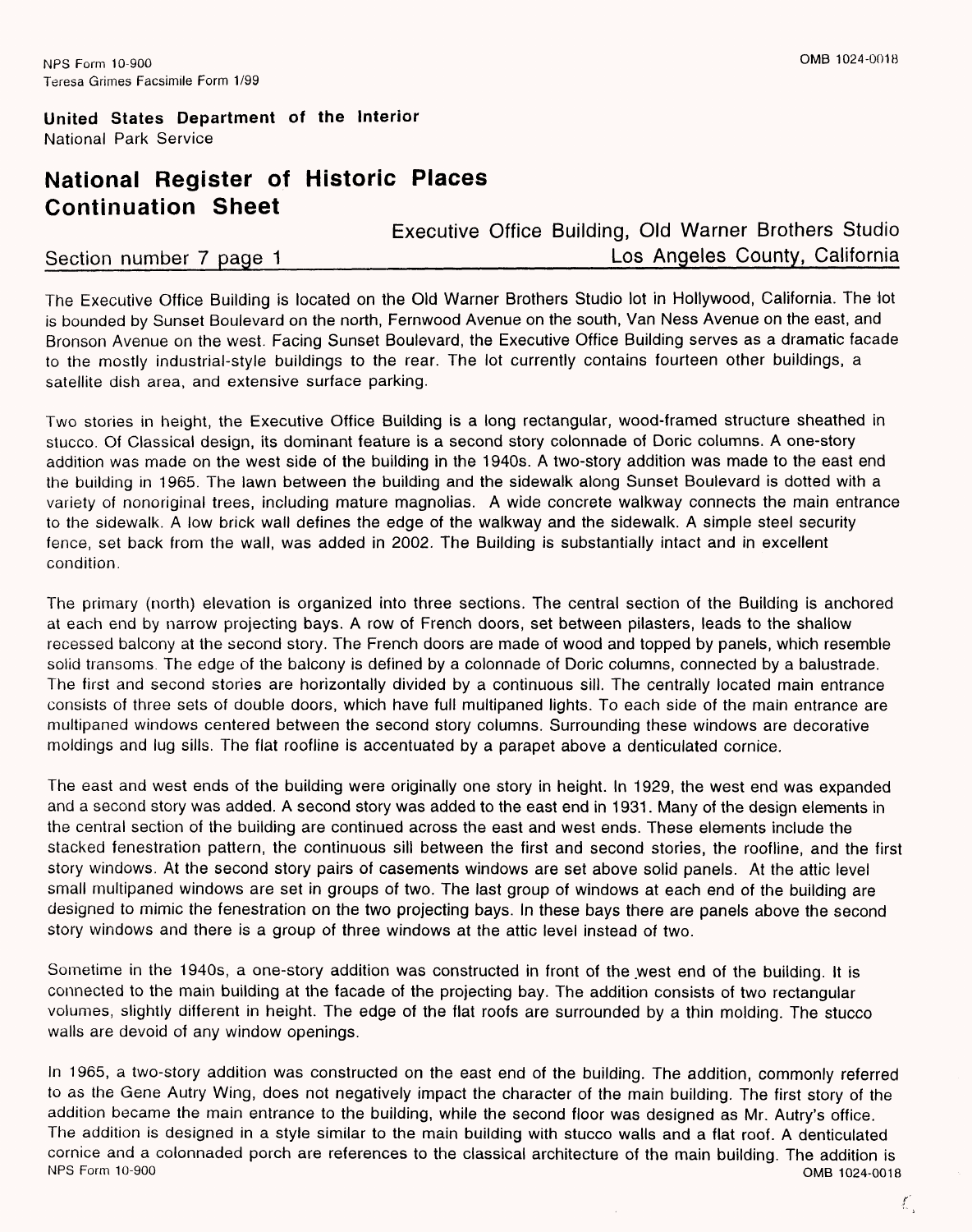## **National Register of Historic Places Continuation Sheet**

Executive Office Building, Old Warner Brothers Studio Section number 7 page 2 **Los Angeles County, California** 

actually attached to the east end of the Stage 9 on the rear of the Building. The connection between the addition and the main Building was made by carving out the northeast corner of the Stage 9. At the time the addition was made, a tall brick wall was added to the northeast corner of the property.

On the north elevation, the Building shares a wall with Stage 9, the first major building constructed on the lot in 1920. The Stage is approximately 30 feet in height and covered with stucco. In 1927, Stage 9 (as well as the other stages) were retrofitted for sound technology. Typical of a sound stage, the building has no windows and only a few doors. From approximately 1939 to 1954, Stage 9 was used as a bowling alley. Sometime after 1954, the interior was remodelled for the production of television programs. The exterior appears to be substantially intact, based upon historic photographs. Stage 9 is individually significant in the history of film as the site of two groundbreaking films of *Don Juan* and *The Jazz Singer* and may be nominated to the National Register in the future.

The interior of the building has been changed repeatedly, however, certain elements remain intact. The first floor of the building does not contain any original fabric. The second floor of the building retains most of the original floor plan, which consisted of a single loaded corridor. The projecting bays were originally conference rooms, one of which remains. The west end of the building included Jack Warner's suite. His bathroom remains largely intact and includes a black and gold tiled ceiling, white tile on the upper portion of the walls laid in a chevron pattern, and black marble on the lower portion of the walls. The other restrooms are also largely intact and include tiled floors and walls, marble dividers between the toilets, and wood doors.

In 2002, a certified rehabilitation of the Building was completed. At that time the exterior was cleaned and repainted. All of the original windows were repaired as necessary, and those which had been replaced on the west end were restored. The main entrance to the Building was also restored based upon historic photographs. A canopy, which has been added in 1965 was removed. New doors were fabricated and the molding above the doors was recreated to match the original. The light fixtures above the main entrance and in the portico were also recreated and reinstalled. On the interior, the important historic spaces mentioned above were preserved. The ground floor was remodelled. Walls that encroached upon the original lobby space were removed so that it could be taken back to its original size. On the second story, the carpet was replaced and the walls were repainted. The original ceiling height and molding were restored and new light fixtures were installed. In removing the acoustical tile ceiling in Jack Warner's suite, the original Art Deco ceiling was discovered and repaired. In the offices, original molding was preserved and replaced where missing. The wainscot, molding, and doors in the main corridor were repaired as necessary and repainted. Restrooms were preserved and repaired as necessary as well. All new mechanical systems were installed and sensitively hidden from view.

The main portion of the Building is substantially intact and retains its integrity of location, design, feeling, and association. With the exception of the one story addition to the west, the exterior of the Building has suffered few alterations.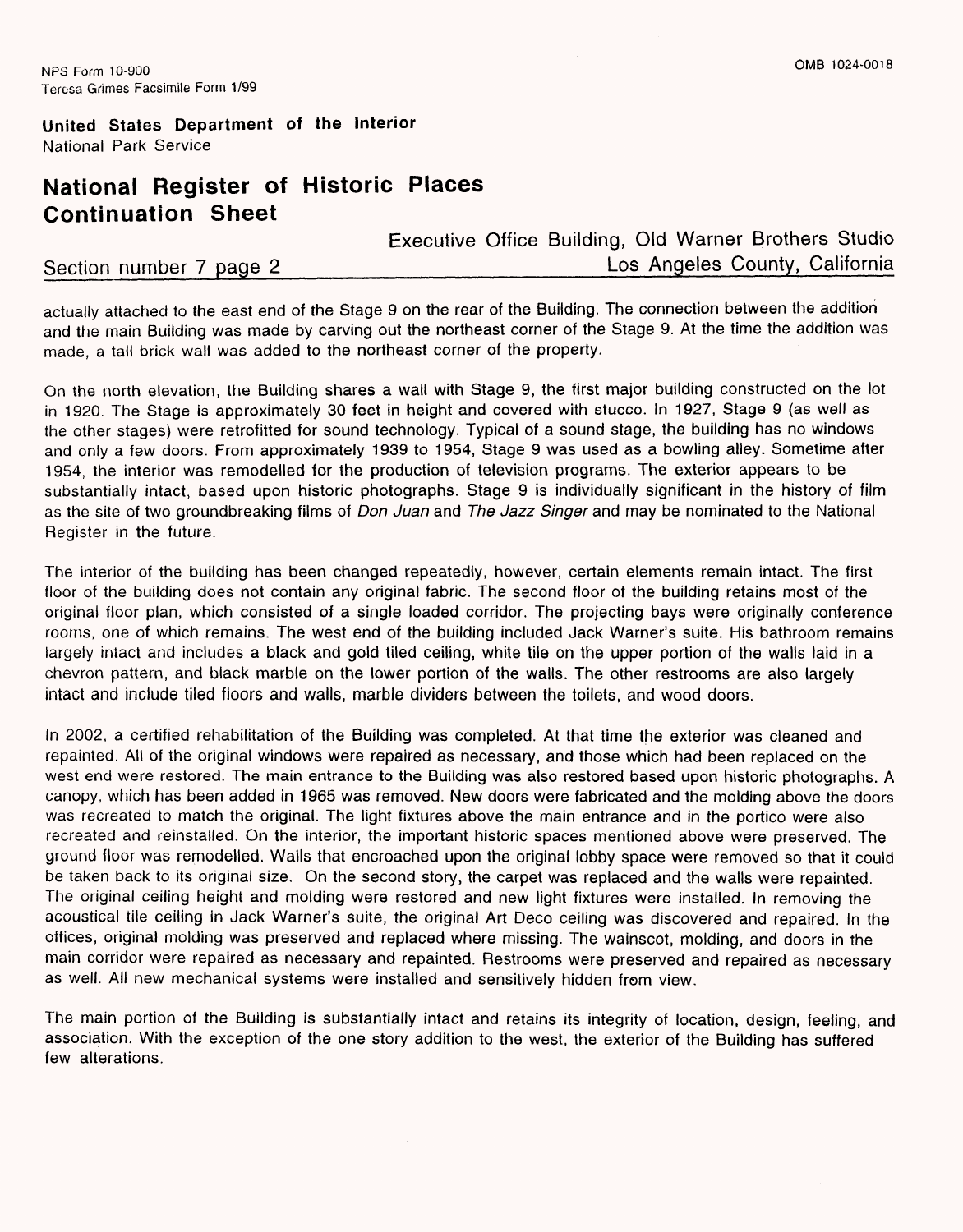$\tau = \gamma$ 

## **United States Department of the Interior** National Park Service

## **National Register of Historic Places Continuation Sheet**

Executive Office Building, Old Warner Brothers Studio Section number 8 page 1 and 1 and 1 and 1 and 1 and 1 and 1 and 1 and 1 and 1 and 1 and 1 and 1 and 1 and 1 and 1 and 1 and 1 and 1 and 1 and 1 and 1 and 1 and 1 and 1 and 1 and 1 and 1 and 1 and 1 and 1 and 1 and 1 and 1

Introduction: The Executive Office Building is individually eligible for listing in the National Register under Criterion A for its strong association with Warner Brothers Pictures, which has played a significant role in the history and development of the motion picture industry. Founded in 1923, Warner Brothers Pictures was one of nine major studios that made the name Hollywood famous all over the world. The Executive Office Building is located on the original studio lot of Warner Brothers Pictures. It housed the executive offices of Warner Brothers Pictures from the time it was constructed in 1923 until the executives moved to Burbank in 1930. In 1939, several of the buildings on the lot, including the Executive Office Building, were converted to other uses. Warner Brothers continued to own the studio lot in Hollywood until 1954, at which time it was purchased by Paramount Pictures. The period of significance for the Executive Office Building is 1923 to 1938, the time in which it was actively used by Warner Brothers Pictures.

Between 1918 and 1954, Warner Brothers Pictures was known as the studio of the little guy. Their films embraced losers and loners, and demonstrated a sympathy for the plight of the common man. Whereas MGM's slogan was "make'em big, make'em good, and make'em classy", Warner's slogan was "timely, topical, and not typical." Warner Brothers had stars of the first magnitude, but they rarely conformed with the conventional ideas of romance or glamour. James Cagney, Edward G. Robinson, Humphrey Bogart, Paul Muni, Bette Davis, and Joan Blondell were smart, urban, cynical, and explosive. The only star in Warner's stable who qualified as a traditional romantic leading man was Erroll Flynn. While his swashbuckling costume epics were the most traditional films made by the studio, they were also bursting with the action audiences came to expect from a Warner Brothers picture.

The Warner brothers, like the other studio moguls during the period, were of Eastern European Jewish ancestry. Their parents, Benjamin and Pearl, were born in a small Polish village near the German border. Their first son Harry was born in 1881. Then came a daughter, Anna. Benjamin left for Baltimore, Maryland to seek his fortune and a better life. A year after his arrival he managed to save enough money to send for his family. Several more children were born including Albert, Henry, Samuel, Rose, Fannie, Jack, and David. Henry and Fannie died before they were four years old.

The family moved to Youngstown, Ohio in 1896, where two more children were born, a son and a daughter. As the older children grew up, they found work to help support the family. While Jack was interested in performing for anyone who would stop long enough to listen, Harry helped his father in his grocery store. Sam became a barker in a carnival. Albert set out for Chicago where he temporarily became a soap salesman. After being introduced to a piece of machinery called the Edison Kinetoscope, Sam became a projectionist. Realizing the immense potential of this new form of entertainment, he returned to Youngstown where he managed to convince his family that moving pictures would be big business.

Sam talked his father into buying a Model B Projector, which came with a print of *The Great Train Robbery,*  the first motion picture to tell a definite story. In 1903, the Warners rented an empty storefront and began to exhibit the film. Albert and Harry were in charge of the box-office, Sam operated the projector, and Jack sang between the shows. Unsuccessful in finding a permanent place to show the film, Albert and Sam took it on the road. Though business was good, the four brothers realized that real money-making potential lay not just in screening films, but in distributing them. In 1907, they moved to Pittsburgh and devised a way of entering the motion picture exchange business. By 1908, the Warners had amassed 200 film titles and serviced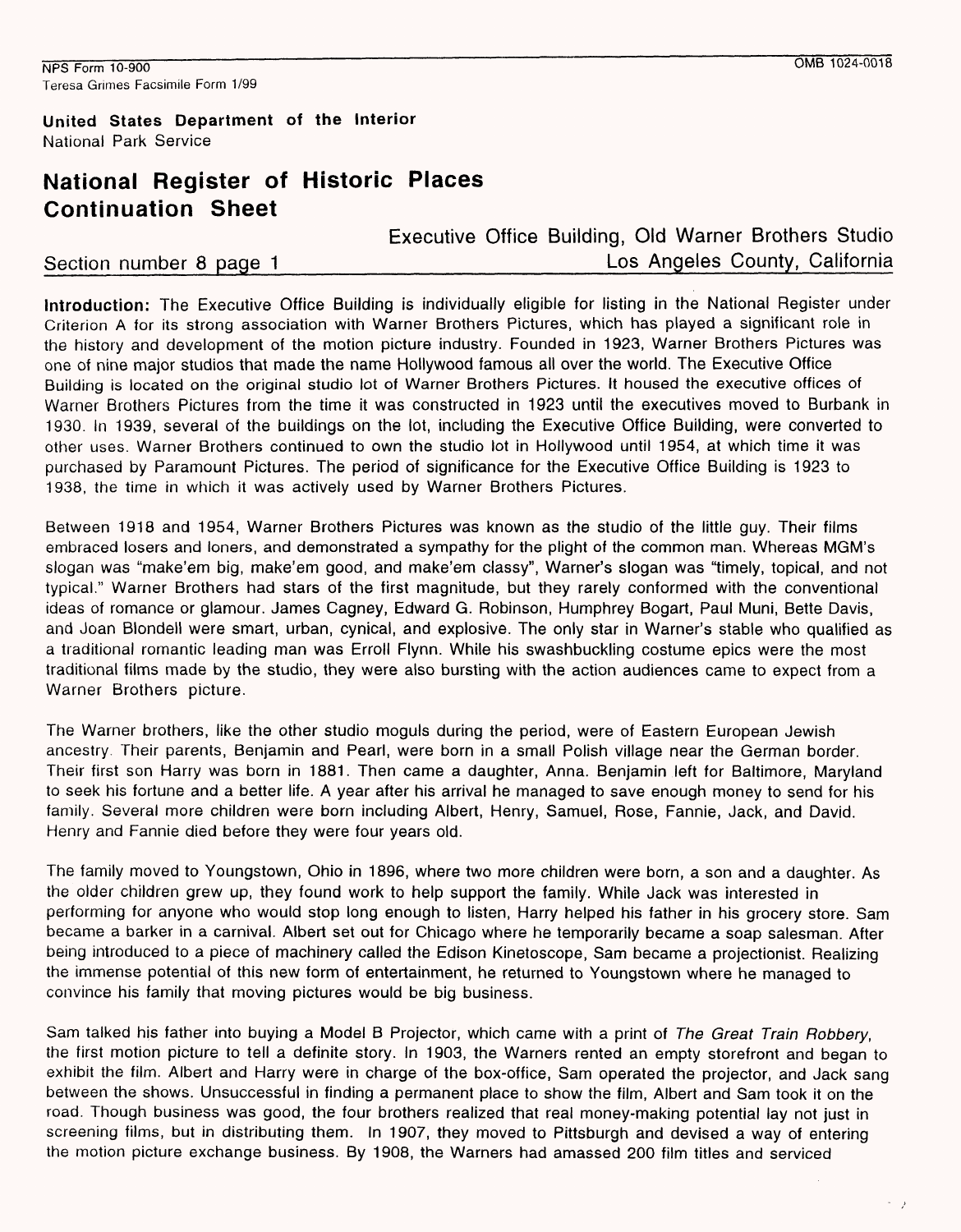## **National Register of Historic Places Continuation Sheet**

Executive Office Building, Old Warner Brothers Studio Section number 8 page 2*\_\_\_\_\_\_\_\_\_\_\_\_\_\_\_\_\_\_\_\_\_\_\_\_\_\_\_\_*Los Angeles County. California

theaters all over western Pennsylvania. Spurred by their success, they opened additional exchanges in Virgihia and Georgia.

The success the Warners enjoyed came to an abrupt halt when Thomas Edison, one of the pioneers of motion pictures, became upset by the fact that he was not sharing the profits being reaped by exhibitors. He convinced the major film makers to band together to form the Motion Picture Patents Company, collectively known as the Trust. The object of the Trust was to prevent independent producers from making films without a license and film exchanges from distributing their products. Discouraged, the Warners decided to sell their exchange and return to Youngstown.

After pooling their combined resources, Jack, Sam, Albert, and Harry had just enough money to put into practice a suggestion of Harry's that they turn to production. The four brothers moved to St. Louis and began making two-reelers in a studio converted from an abandoned foundry. At the same time the Warners entered the production business, Carl Laemmle was devised a way of breaking the stranglehold of the Trust. Soon to become head of Universal Pictures, Laemmle had formed the Independent Motion Picture Company for distribution through his own and other private exchanges. In 1912, the brothers decided to support Laemmle and reenter the exchange business. This time they decided to set up operations in California. Sam was dispatched to Los Angeles, while Jack was sent to San Francisco. In the mean time, Harry had moved to New York and continued, with little success, producing films. In 1918, they made their first feature film, *My Four Years In Germany.* When the film grossed an impressive \$1,500,000, the brothers finally had the resources to establish themselves in the fast growing film industry in Los Angeles.

In 1920, Sam and Jack, who had since moved to Los Angeles, purchased ten acres of land in Hollywood to construct their own studio. Bounded by Sunset Boulevard on the north, Fernwood Avenue on the south, Van Ness Avenue on the east, and Bronson Avenue on the west, the studio was named Warner Brothers West Coast Studio. A stage, called the "Barn," was built with attached shops and offices in the center of the lot, while stage sets were built at the southwest corner. The first productions in this stage were the Al St. John Comedies.

Harry looked after the business end of things in New York, particularly the theater division, which was to increase in the coming decade. Albert's official title was treasurer, although he answered to Harry who was the real businessman in the family. Jack and Sam ran everything on the artistic side. Harry Rapf, Lewis Selznick's production manager, was recruited onto the staff, together with Hal Wallis, who would go onto to become an important producer of films such as *Casablanca.*

In April of 1923, the Warner Brothers West Coast Studio was fully incorporated and became known as Warner Brothers Pictures. The studio was refurbished and expanded at a cost of \$250,000. Several buildings were added to the lot including the Executive Office Building. At this time Warner Brothers also added a radio station called KFWB. A transmitter and studio were constructed at the corner of Sunset and Van Ness. In 1925, twin transmitting towers were erected on the lawn of the Executive Office Building.

During the 1920s, Warner Brothers survived on an odd combination of talent, which included a dog and a stage actor. *Where the North Begins* launched the career of Bin Tin Tin and a wildly successful series of films for the Warners. The studio's other big star during the 1920s was John Barrymore, the hard-drinking but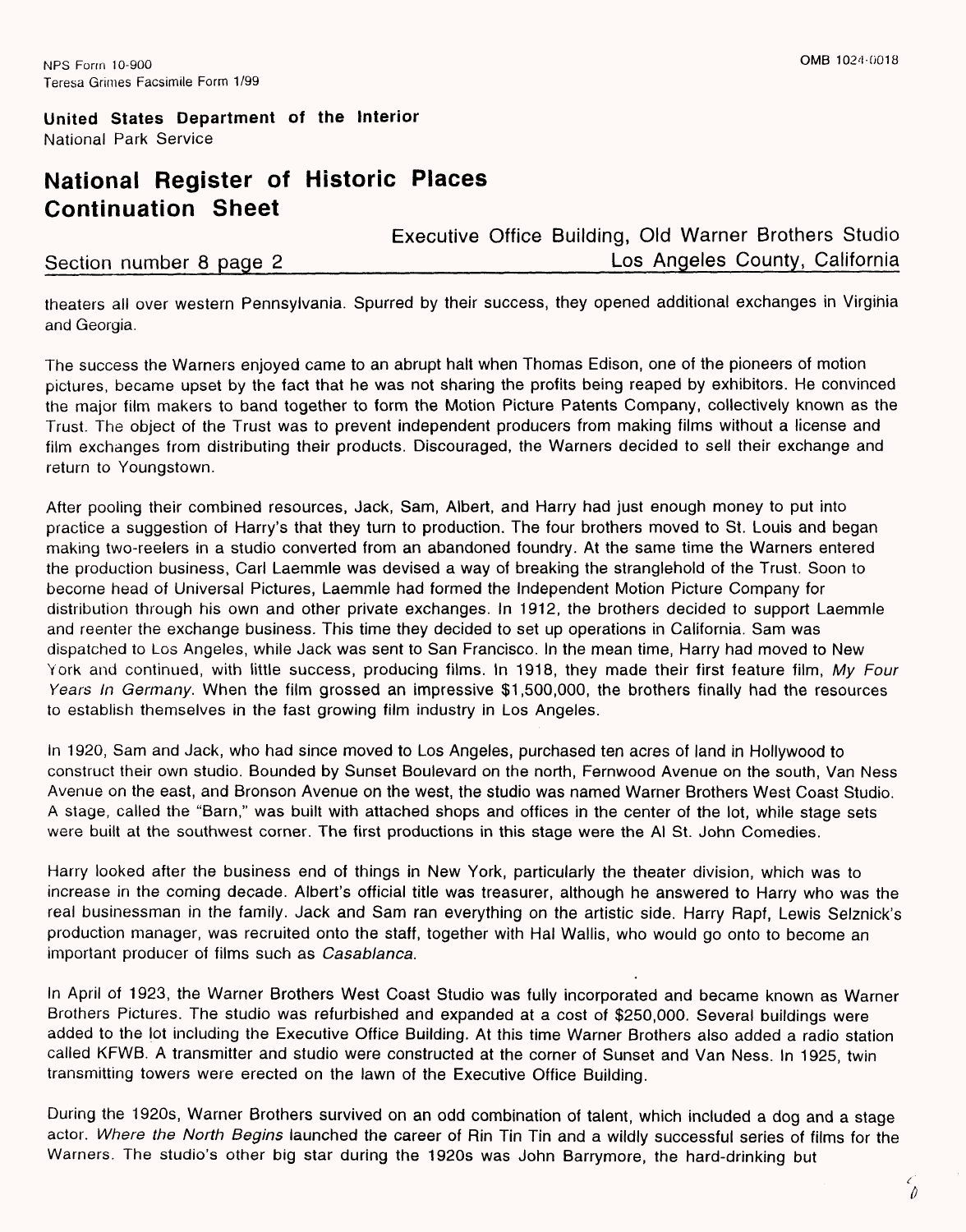## **National Register of Historic Places Continuation Sheet**

Executive Office Building, Old Warner Brothers Studio Section number 8 page 3 and the section number 8 page 3

explosively talented stage actor whose Hamlet on Broadway was hailed as definitive.

Although as a studio Warner Brothers was small compared with MGM or Paramount, Harry Warner was able to raise million of dollars by impressing investors with his sharp business acumen. In 1925, Warner Brothers purchased Vitagraph Studios in Brooklyn, together with 34 exchanges throughout America and Canada. Later that year, the company established a partnership with Western Electric for the purposes of developing sound motion pictures. In 1926, the Vitaphone Corporation was established to research sound technology with 70% of the stock held by Warner Brothers.

Sam Warner spearheaded the company's development of sound. Initially his dream was to duplicate the sound of a full orchestra to allow theaters in smaller cities to exhibit films with musical accompaniment. The technology developed by Vitaphone was a sound on disc system. Warner Brothers produced numerous Vitaphone short subject films. Released in 1926, *Don Juan* became the first feature length film using the Vitaphone process. In the mean time, William Fox, the president of Twentieth Century-Fox Pictures, was developing a sound on film process, which was called Movietone. Fox concentrated on sound newsreels and added a musical score to some of their films. While it was Fox's sound on film technology which was eventually adopted by the industry, it was Warner Brothers film of *The Jazz Singer* which finally convinced the other studios of the artistic and economic potential in sound films. Released in 1927, *The Jazz Singer was* the first film in history in which spoken dialogue was heard. Sadly, none of the Warner brothers attended the premiere of the film in New York City. Sam Warner was hospitalized the day before it opened, and his brothers went to be by his side. Sam died of a cerebral hemorrhage the next day.

By 1927, the existing stages at the studio had been retrofitted for sound. After the phenomenal success of *The Jazz Singer,* Warner Brothers launched a major expansion. That year a number of sound-proof stages were constructed at the studio to produce sound pictures. Jack Warner was now head of production with Darryl Zanuck his second in command and Hal Wallis in charge of publicity. All three had offices in the Executive Office Building. Also in 1928, Warner Brothers bought the Stanley Corporation of America as well as First National Pictures. Stanley was one of the largest theater chains in the country. First National included a large chain of theaters nation-wide and a production company with studios in Burbank and New York.

A year later, in a restructuring of the company, the production of Vitaphone films was transferred to Burbank, while the Hollywood studio became the center for the Vitaphone sound engineering and technical departments, as well as Leon Schlesinger's Looney Tunes cartoons and short films. The lot became known as the Warner Hollywood Annex. In 1930, the executive offices and cutting rooms were moved to Burbank.

Although during the 1930s the Sunset lot was used primarily to produce Looney Tune cartoons and short subject films, several actors such as Al Jolson, James Cagney, and John Barrymore continued to use the studio for their major films, such as *Public Enemy, Svengali,* and *Mammy.* Additionally as the Burbank studio became too crowded, other films were shot on the Hollywood lot.

By 1939, with the executive offices and film production in Burbank, the main executive office and stages were available for other uses. Rose Warner's husband, Harry Charnas, opened a 52-lane bowling alley in the stage behind the Executive Office Building, the ground floor of which became a cafe and soda fountain. During World

ារុ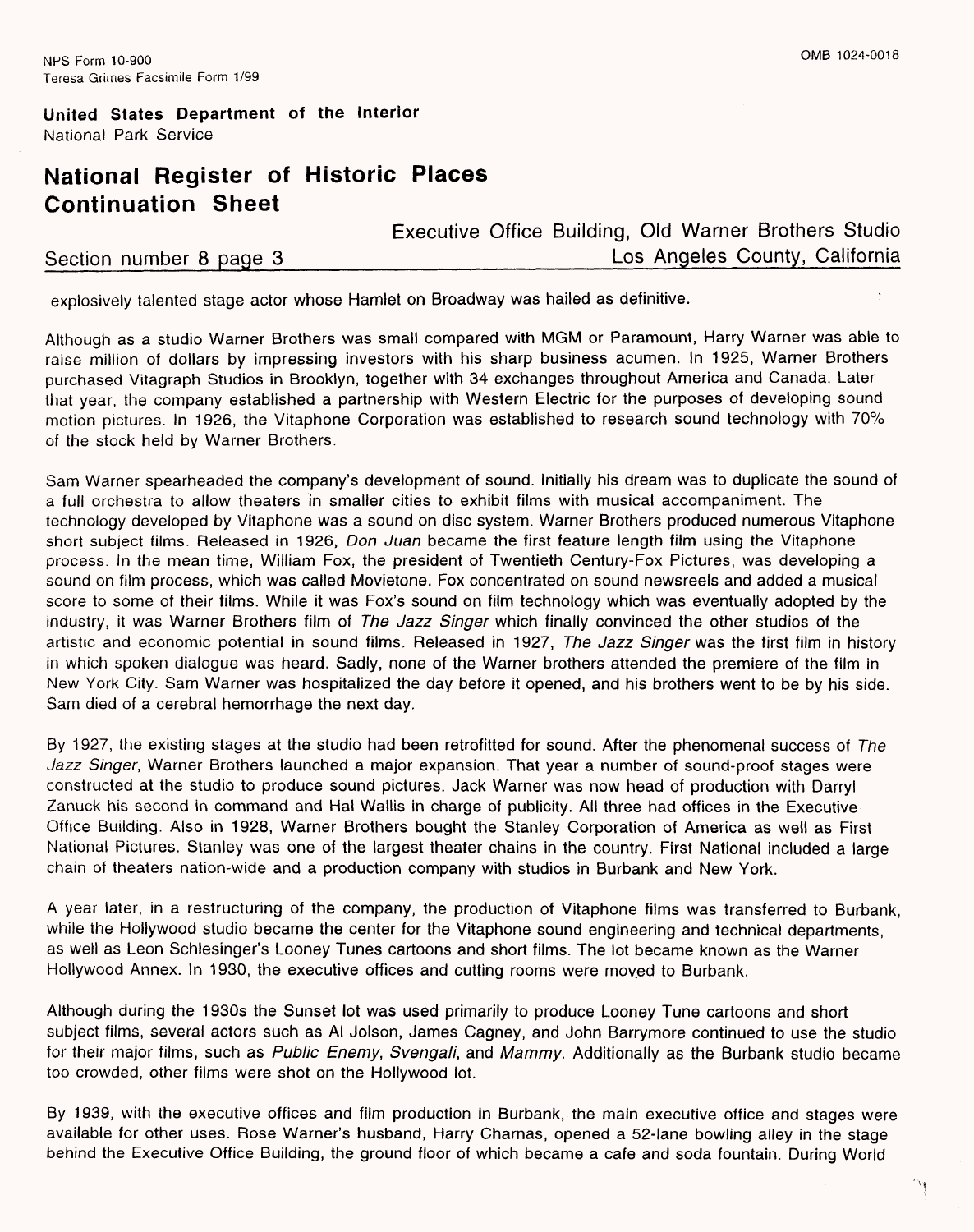## **National Register of Historic Places Continuation Sheet**

Executive Office Building, Old Warner Brothers Studio Section number 8 page 4 and the section number 8 page 4

War II, the Sunset Bowling Center was opened 24 hours a day. Other buildings were also used for recreational purposes, including badminton courts and a roller rink.

In 1954, the studio was purchased by Paramount Pictures to be used as an annex for their main studio on Melrose Avenue and was renamed the Paramount Sunset Studio. At this time the lot was extensively renovated and transformed for use as a television studio. The facilities were to be rented out to independent TV producers on a daily basis. In 1957, KTLA, the first TV station west of the Mississippi, moved onto the lot. Cartoons produced by Warner Brother and Paramount were also produced on the lot.

Gene Autry, the singing cowboy turned businessman, bought the lot from Paramount in 1964, in the name of Golden West Broadcasters. In 1965, he built the two-story addition on the east end of the Executive Office Building. Some of the stages were used by KTLA while the others continued to be rented out to independent TV producers.

In 1982, the lot was sold to the investment banking firm of Kohlberg, Kravis, Roberts and Company, who formed a new company called Golden West Television. Three years later the TV station KTLA was bought by the Chicago-based Tribune Company. The entire lot and buildings are now owned by Tribune California Properties, Inc., a subsidiary of the Tribune Company.

In summary, the Executive Office Building is significant for its association with Warner Brothers Pictures, which owned the Hollywood studio from 1920 to 1954. The Executive Office Building housed the executive staff of Warner Brothers, including such industry luminaries as Jack Warner, Darryl Zanuck, and Hal Wallis, from the time it was constructed in 1923 until 1930 when they moved to Burbank. During this period, Warner Brothers pioneered the development of sound technology, which led to the production of three seminal films in the history of the motion picture industry. *Don Juan,* the first feature film with a recorded musical accompaniment; *The Jazz Singer,* the first feature film with recorded dialogue; and *Lights of New York,* the first all talking feature film were all produced from the Executive Office Building at Warner Brothers Hollywood studio. The building continued to be used by Warner Brothers for the production of sound films through 1938. The Executive Office Building is the most significant building on the studio lot. It is a Hollywood landmark with significant frontage along Sunset Boulevard.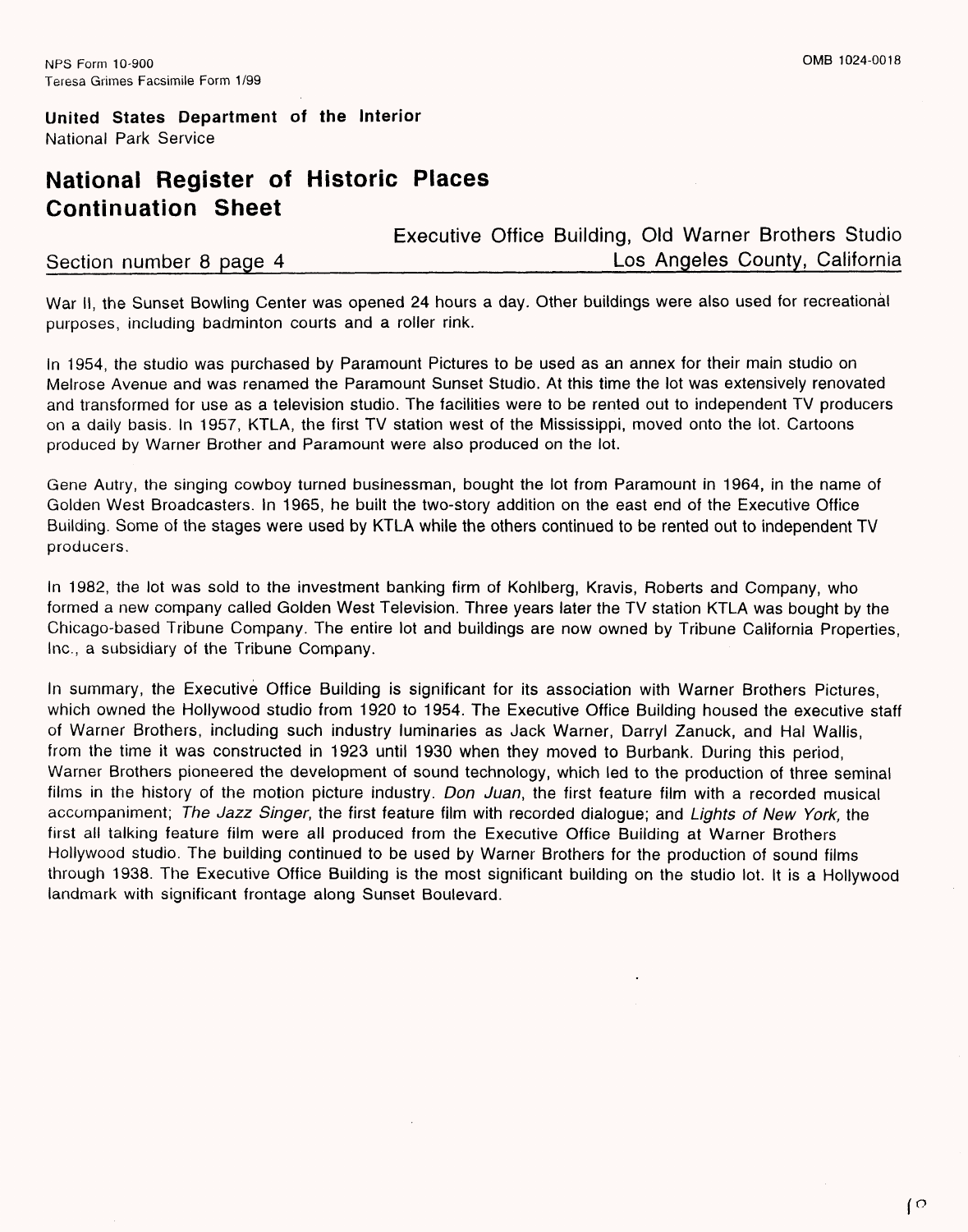## **National Register of Historic Places Continuation Sheet**

|                         | Executive Office Building, Old Warner Brothers Studio |  |
|-------------------------|-------------------------------------------------------|--|
| Section number 9 page 1 | Los Angeles County, California                        |  |

## **Bibliography**

Freeland, Michael, *The Warner Brothers.* St. Martin's Press: New York, 1983.

Gabler, Neal, *An Empire of Their Own: How the Jews Invented Hollywood*. Double Day: New York, 1988.

Higham, Charles, *Warner Brothers: A History of the Studio.* Charles Scribner's Sons: New York, 1975.

Hirschhorn, Clive, *The Warner Bros. Story.* Crown Publishers, Inc.: New York, 1979.

Pickard, Roy, *The Hollywood Studios.* Frederick Muller Limited: London, 1978.

Thomas, Bob, *Clown Prince of Hollywood: the Antic Life and Times of Jack Warner.* McGraw-Hill Publishing Company, 1990.

Wanamaker, Marc, *Warner Brother Sunset Hollywood Studio, 1920-1990.* An unpublished report commissioned by Charles Hinds, 1990.

Zierold, Norman, *The Moguls.* Coward-McCann Inc.: New York, 1974.

City of Los Angeles Building Permit Records, various dates

Sanborn Maps, 1935 & 1950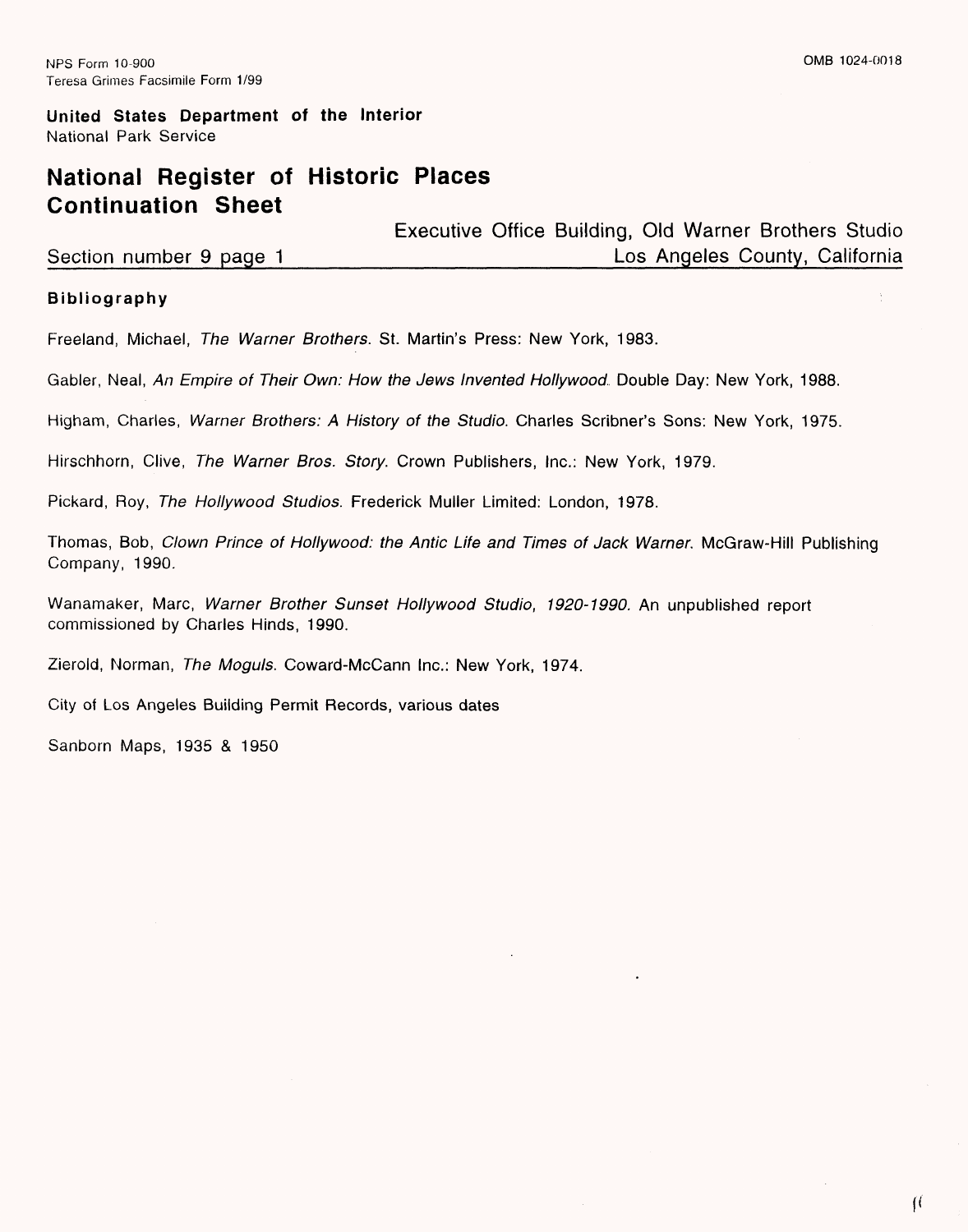